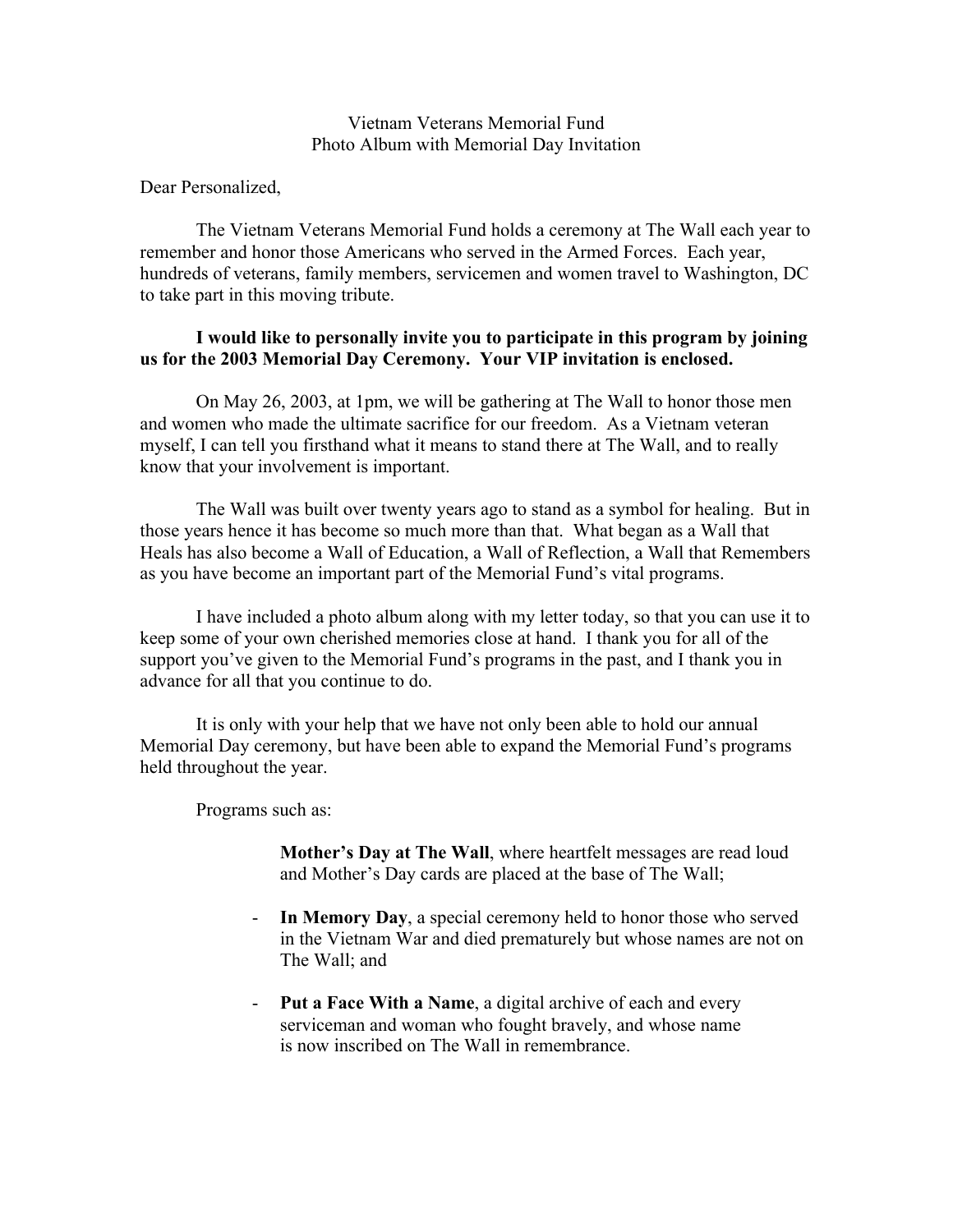In fact, if you have a picture of someone whose name is inscribed on The Wall, including it in the Vietnam Veterans Memorial Fund *Put a Face With a Name* program is a wonderful way to honor them this Memorial Day. **Please visit us at www.vvmf.org or call at 202-393-0090 for further information on how to participate.**

My friend, I hope you will continue your generous support of the Vietnam Veterans Memorial Fund. When you choose to get involved…through volunteering your time…through participating in our important programs…through sending in a gift today to help the Memorial Fund continue its hard work

…you are actively taking part in honoring and preserving one of our nation's most important historical legacies.

I do hope you will send in a gift today – of  $\$\$ ,  $\$\$ ,  $\$$ , or even  $\$\$ , if you possibly can.

Rest assured that your gift will help directly in the preservation of The Wall itself, and in the preservation of the Memorial Fund's many important ceremonies and educational programs.

It will also help the Memorial Fund maintain its maintenance program. Right now, we have an immediate need for new lighting at The Wall this summer. It is so important to have proper lighting at The Wall, both for the safety of each visitor, many of whom pay their respects at night, but also because illuminating the names of each fallen soldier is our sign of respect to those who have fought bravely for our country.

We must never let the light go out on them. Please participate in this important program today, and help keep the light shining on our nation's heroes.

I hope to see you at The Wall this Memorial Day – please RSVP soon. But if you can't make it on that day, I invite you to participate in the visitors program by visiting The Wall sometime soon. With over 4.4 million visitors each year, The Wall is Washington's most visited monument.

It is a great place to experience reflection, peace and history. As your face is reflected on The Wall, I hope you will keep in your heart the men and women whose names reflect back to you. When you give to the Memorial Fund, you are keeping their memory alive.

With sincere thanks,

 $[sig]$ 

Jan C. Scruggs Founder & President